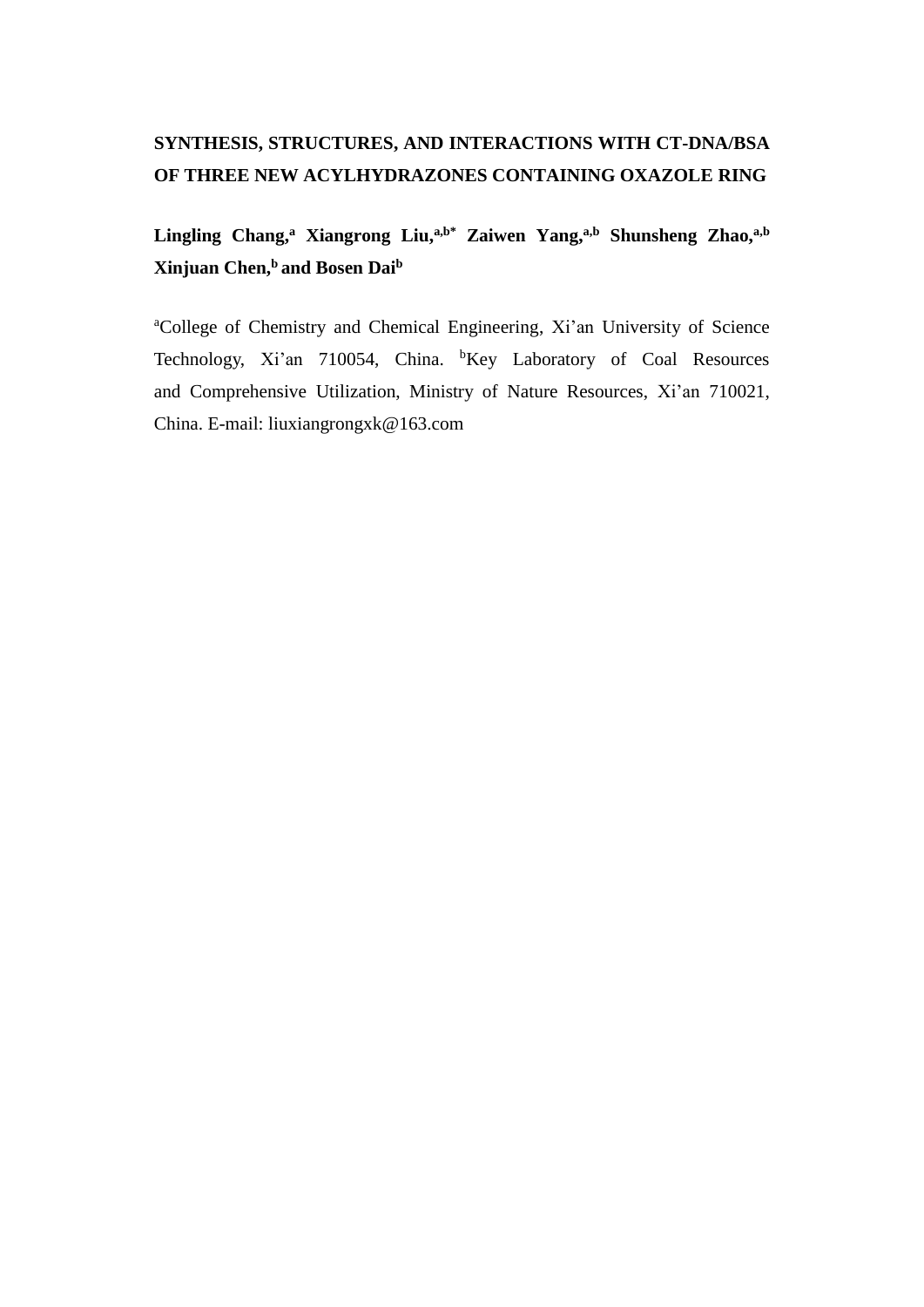

**Figure S1.** Plots of [CT-DNA]/(*ɛ*f-*ɛ*a) against [CT-DNA] of **1-3**



**Figure S2.** Plots of the  $F_0/F$  against [*Q*] of the 1-3



**Figure S3.** Plots of the  $log[(F_0-F)/F]$  against  $log[Q]$  of 1-3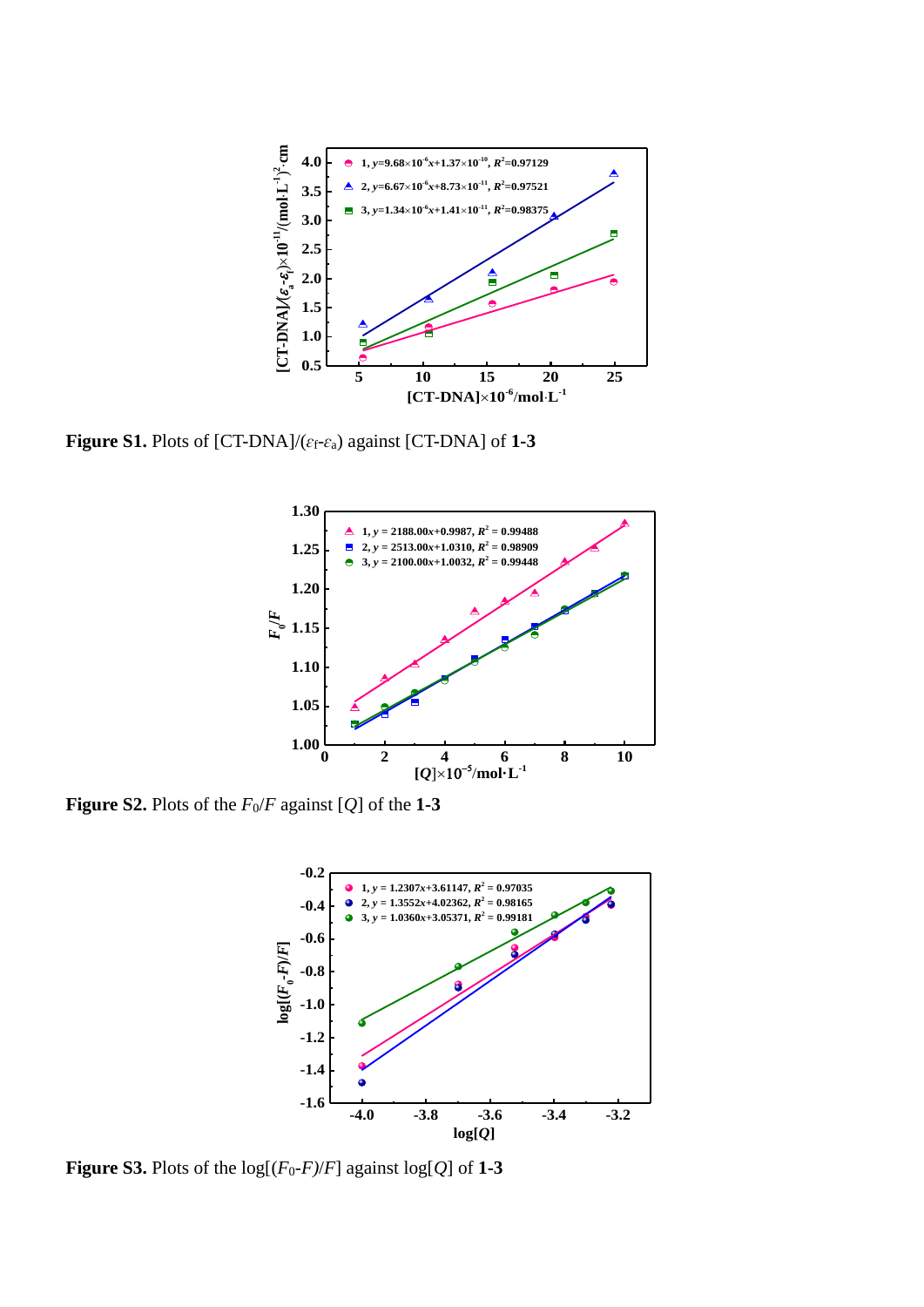



(1)

**C1**

**C31**

**C33**

**C43**

**C32 D32**

**D33**

**D34**

A31 **B31 C31 D31** 

**B31** 

**B31**

**B33**

**B32**

**B34**



 $(3)$  (4)

**A3**

**A33**

**A34**

**A32**



(5)

**Figure S4.** The diagrams of inhibtion zones of (1) DMSO, (2) streptomycin sulfate, (3) compound **1**, (4) compound **2** and (5) compound **3** against A *Escherichia coli,* B *Staphylococcus aureus*, C *Bacillus subtilis* and D *Pseudomonas aeruginosa*, respectively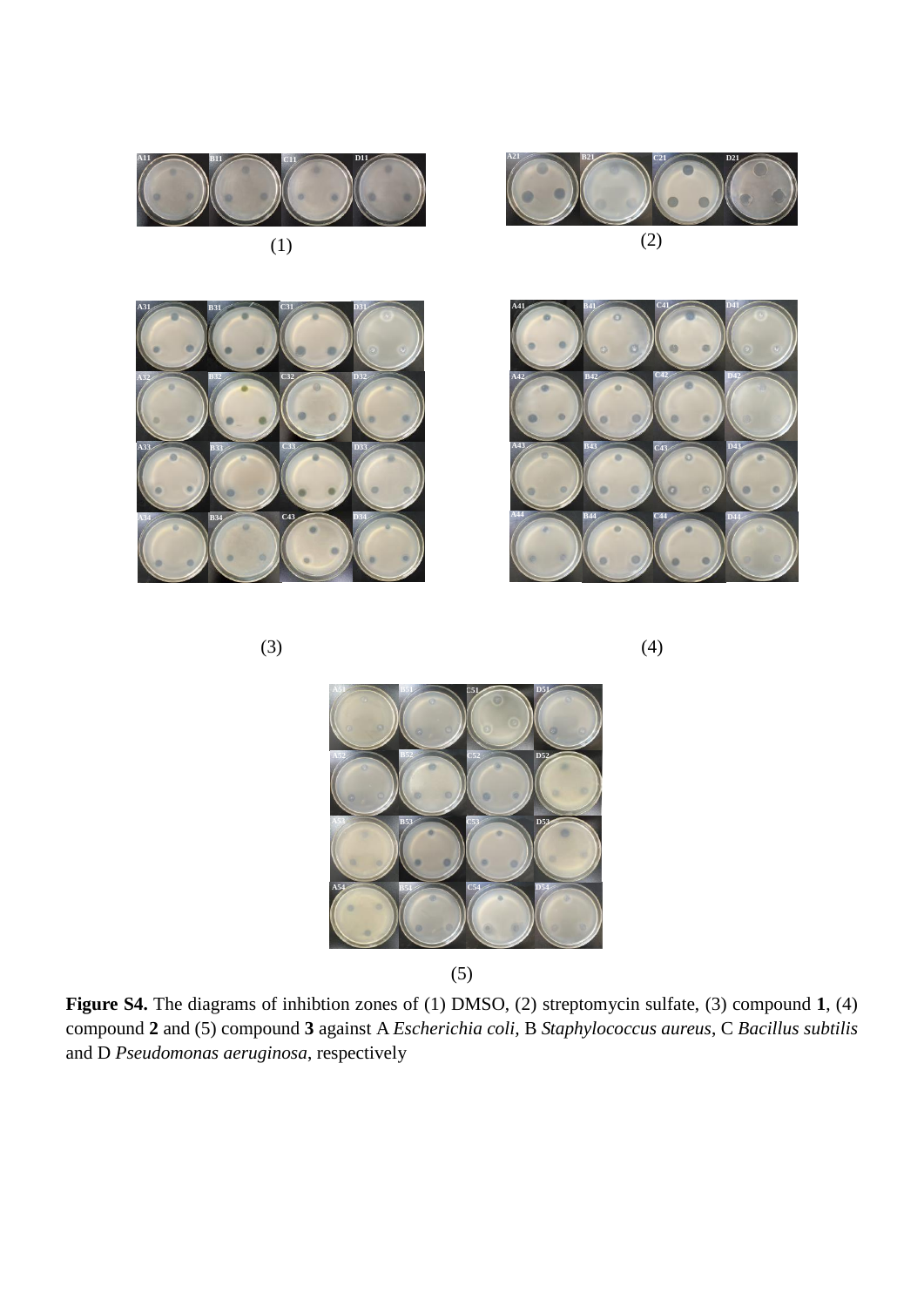

**Figure S5.** IR spectra of C4N3O2H<sup>5</sup>



**Figure S6.** IR spectra of **1**



**Figure S7.** IR spectra of **2**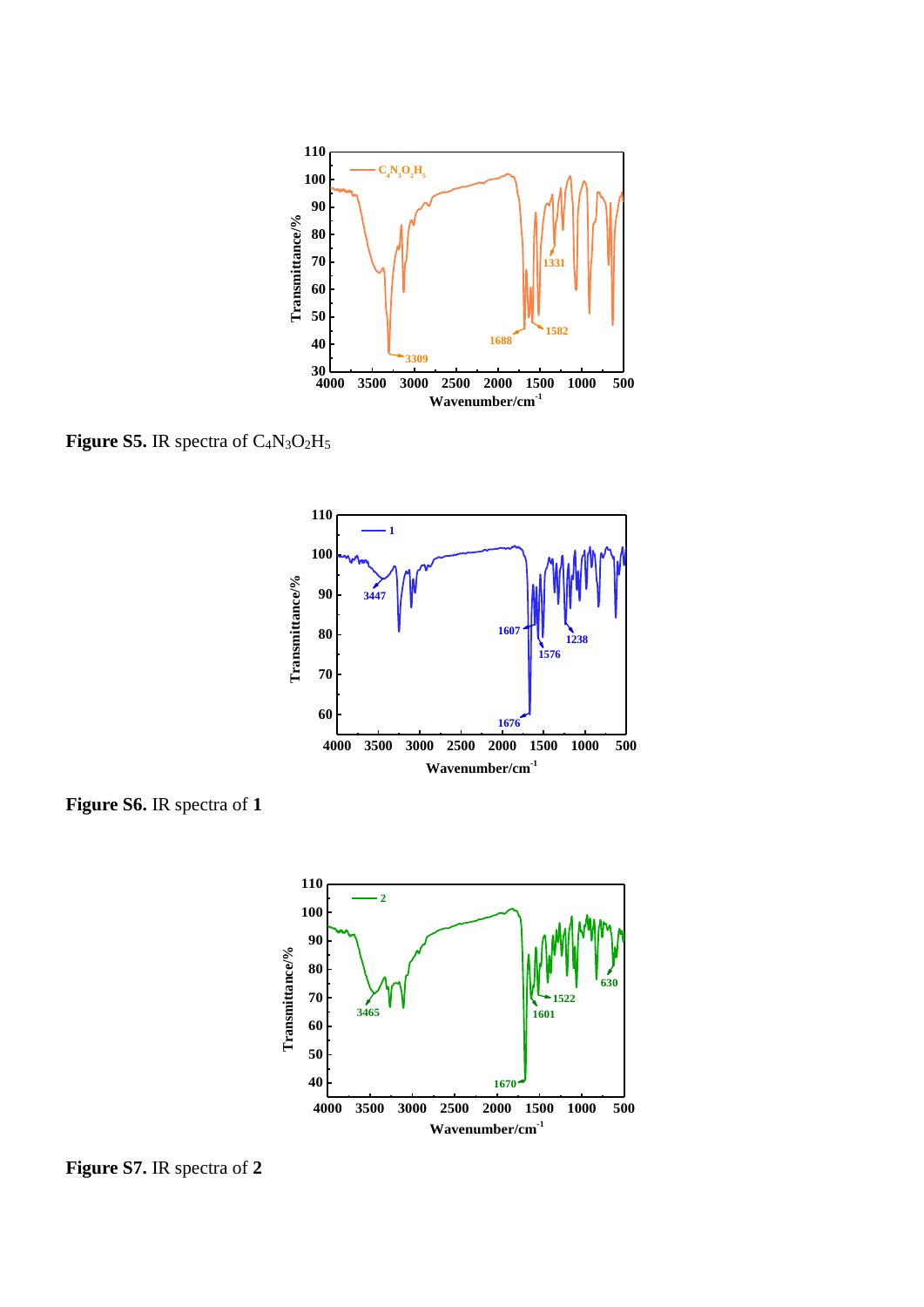

**Figure S8.** IR spectra of **3**



**Figure S9.** <sup>1</sup>H NMR spectra of C4N3O2H5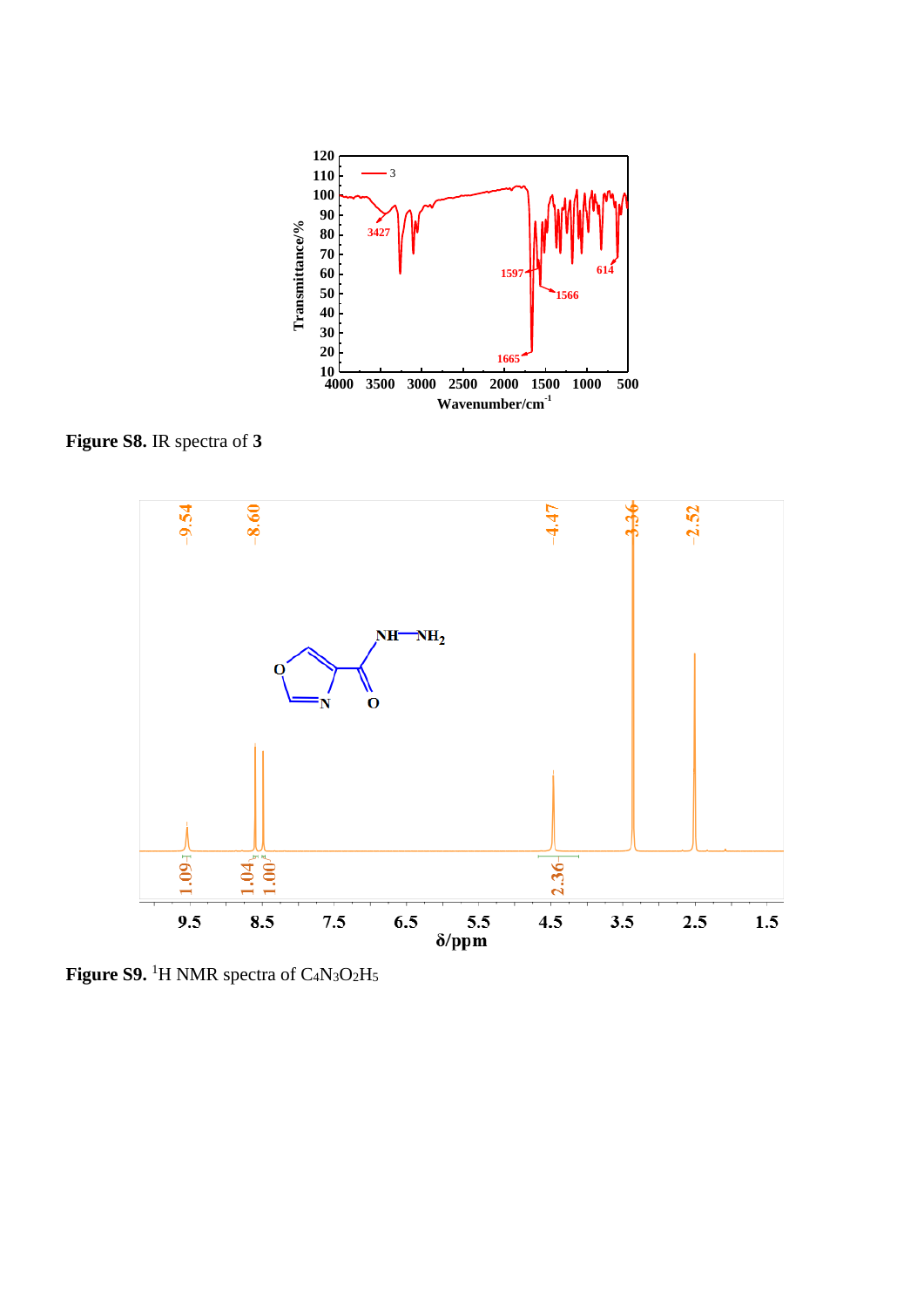

**Figure S10.** <sup>1</sup>H NMR spectra of **1**



**Figure S11.** <sup>1</sup>H NMR spectra of **2**